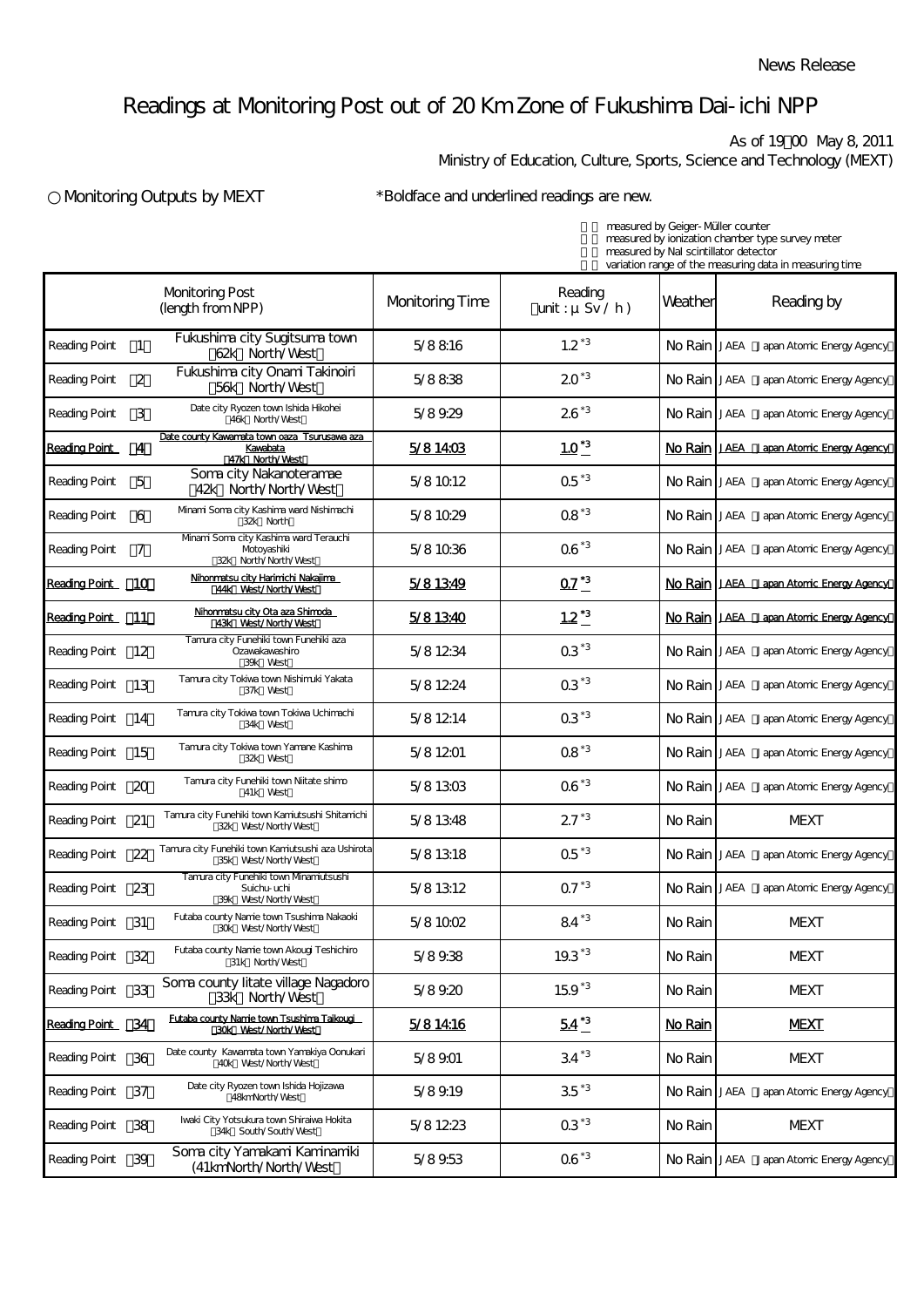measured by Geiger-Müller counter measured by ionization chamber type survey meter measured by NaI scintillator detector variation range of the measuring data in measuring time

|                      |    | <b>Monitoring Post</b><br>(length from NPP)                                     | <b>Monitoring Time</b> | Reading<br>unit: $\mu$ Sv / h) | Weather | Reading by                                     |
|----------------------|----|---------------------------------------------------------------------------------|------------------------|--------------------------------|---------|------------------------------------------------|
| <b>Reading Point</b> | 43 | Futaba county Kawauchi village Shimokawauchi<br>Myawata<br>22kmWest/South/West  | 5/81005                | $06^{3}$                       |         | No Rain JAEA Japan Atomic Energy Agency        |
| Reading Point 51     |    | Tamura county Ono town Ononlimachi<br>Tatemawari<br>39k West/South/West         | 5/81342                | $\Omega^{2^{*3}}$              | No Rain | <b>Fukushima Prefecture</b>                    |
| Reading Point 51     |    | Tamura county Ono town Ononlimachi<br>Ta <u>temawari</u><br>39k West/South/West | 5/81035                | $Q2^{3}$                       | No Rain | <b>Fukushima Prefecture</b>                    |
| Reading Point 52     |    | Tamura city Funehiki<br>town funehiki Babakawara<br>41k West                    | 5/81430                | $Q^*3$                         | No Rain | <b>Fukushima Prefecture</b>                    |
| Reading Point 52     |    | <u>Tamura city Funehiki</u><br>town funehiki Babakawara<br>41k West             | 5/811:47               | $Q3^{3}$                       | No Rain | <b>Fukushima Prefecture</b>                    |
| Reading Point 61     |    | Soma county litate village Yagisawa<br>36k North/West                           | 5/81443                | $40^{3}$                       | No Rain | <b>Fukushima Prefecture</b>                    |
| Reading Point 61     |    | Soma county litate village Yagisawa<br>36k North/West                           | 5/81302                | $44^{3}$                       | No Rain | <b>Fukushima Prefecture</b>                    |
| Reading Point 62     |    | Soma county litate village Kusano Taishido<br>39k North/West                    | 5/81503                | $55^{3}$                       | No Rain | <b>Fukushima Prefecture</b>                    |
| Reading Point 62     |    | Soma county litate village Kusano Taishido<br>39k North/West                    | 5/81250                | $\frac{56^{43}}{2}$            | No Rain | <b>Fukushima Prefecture</b>                    |
| Reading Point 63     |    | Soma county litate village Nimaibashi<br>44k North/West                         | 5/81532                | $20^{3}$                       | No Rain | <b>Fukushima Prefecture</b>                    |
| Reading Point 63     |    | Soma county litate village Nimaibashi<br>44k North/West                         | 5/81056                | $1.5^{*3}$                     | No Rain | <b>Fukushima Prefecture</b>                    |
| <b>Reading Point</b> | 71 | Futaba county Hirono town Shimokitaba<br>Navashirogae *<br>23k South            | 5/81338                | $Q4^{\star 3}$                 | No Rain | <b>MEXT</b>                                    |
| <b>Reading Point</b> | 71 | Futaba county Hirono town Shimokitaba<br>Navashirogae *<br>23k South            | 5/8837                 | $00^{2}$                       |         | No Rain   Police (counter NBC operations unit  |
| <b>Reading Point</b> | 72 | Ivaki city Hisanohama town Hisanohama aza<br>Kitaaramaki<br>31k South           | 5/81323                | $03^{\ast}3$                   | No Rain | <b>MEXT</b>                                    |
| Reading Point        | 72 | Iwaki city Hisanohama town Hisanohama aza<br>Kitaaramaki<br>31k South           | 5/8903                 | $00^{2}$                       |         | No Rain   Police (counter NBC operations unit  |
| Reading Point        | 73 | Ivaki city Yotsukura town<br>35k South                                          | 5/81238                | $Q4^*$ <sup>3</sup>            | No Rain | <b>MEXT</b>                                    |
| <b>Reading Point</b> | 73 | Ivaki city Yotsukura town<br>35k South                                          | 5/89.17                | $Q1^2$                         |         | No Rain   Police (counter NBC operations unit  |
| <b>Reading Point</b> | 74 | Iwaki city Ogawa town Takahagi<br>36k South/South/West                          | 5/81037                | $Q1^*$ <sup>3</sup>            | No Rain | <b>MEXT</b>                                    |
| <b>Reading Point</b> | 75 | Ivaki city Uchigoumiyamaya town<br>43k South/South/West                         | 5/81042                | $00^{2}$                       |         | No Rain Police (counter NBC operations unit    |
| <b>Reading Point</b> | 75 | Iwaki city Uchigoumiyamaya town<br>43k South/South/West                         | 5/81015                | $02^{3}$                       | No Rain | <b>MEXT</b>                                    |
| Reading Point        | 76 | Futaba county Kawauchi village Kamikawauchi<br>Hayawata<br>22k West/South/West  | 5/81012                | $03^{3}$                       |         | No Rain   JAEA Japan Atomic Energy Agency      |
| <b>Reading Point</b> | 77 | Iwaki city Ogawa town Kamiogawa<br>26k South/West                               | 5/811:17               | $1.0^{3}$                      | No Rain | <b>MEXT</b>                                    |
| <b>Reading Point</b> | 79 | Futaba county Namie town shimotsushima kayabuka<br>29k West/North/West          | 5/81012                | $108^{3}$                      | No Rain | <b>MEXT</b>                                    |
| Reading Point        | 79 | Futaba county Namie town shimotsushima kayabuka<br>29k West/North/West          | 5/81010                | $11.5^{2}$                     |         | No Rain   Police (counter NBC operations unit  |
| Reading Point        | 80 | Mnami Soma city Haramachi ward Takami town<br>24k North                         | 5/811:04               | $Q4^*$                         |         | No Rain JAEA Japan Atomic Energy Agency        |
| Reading Point        | 80 | Mnami Soma city Haramachi ward Takami town<br>24k North                         | 5/87:42                | $03^{2}$                       |         | No Rain   Police (counter NBC operations unit  |
| Reading Point        | ଖ  | Futaba county Namie town Akougi Ishikoya<br>31k North/West                      | 5/89.20                | $19.0^{2}$                     |         | No Rain   Police ( counter NBC operations unit |
| Reading Point        | 83 | Futaba county Namie town Akougi Kunugidaira<br>24k North/West                   | 5/81024                | $422^{2}$                      | No Rain | <b>MEXT</b>                                    |
| Reading Point        | 83 | Futaba county Namie town Akougi Kunugidaira<br>24k North/West                   | 5/81020                | $404^{2}$                      |         | No Rain   Police (counter NBC operations unit  |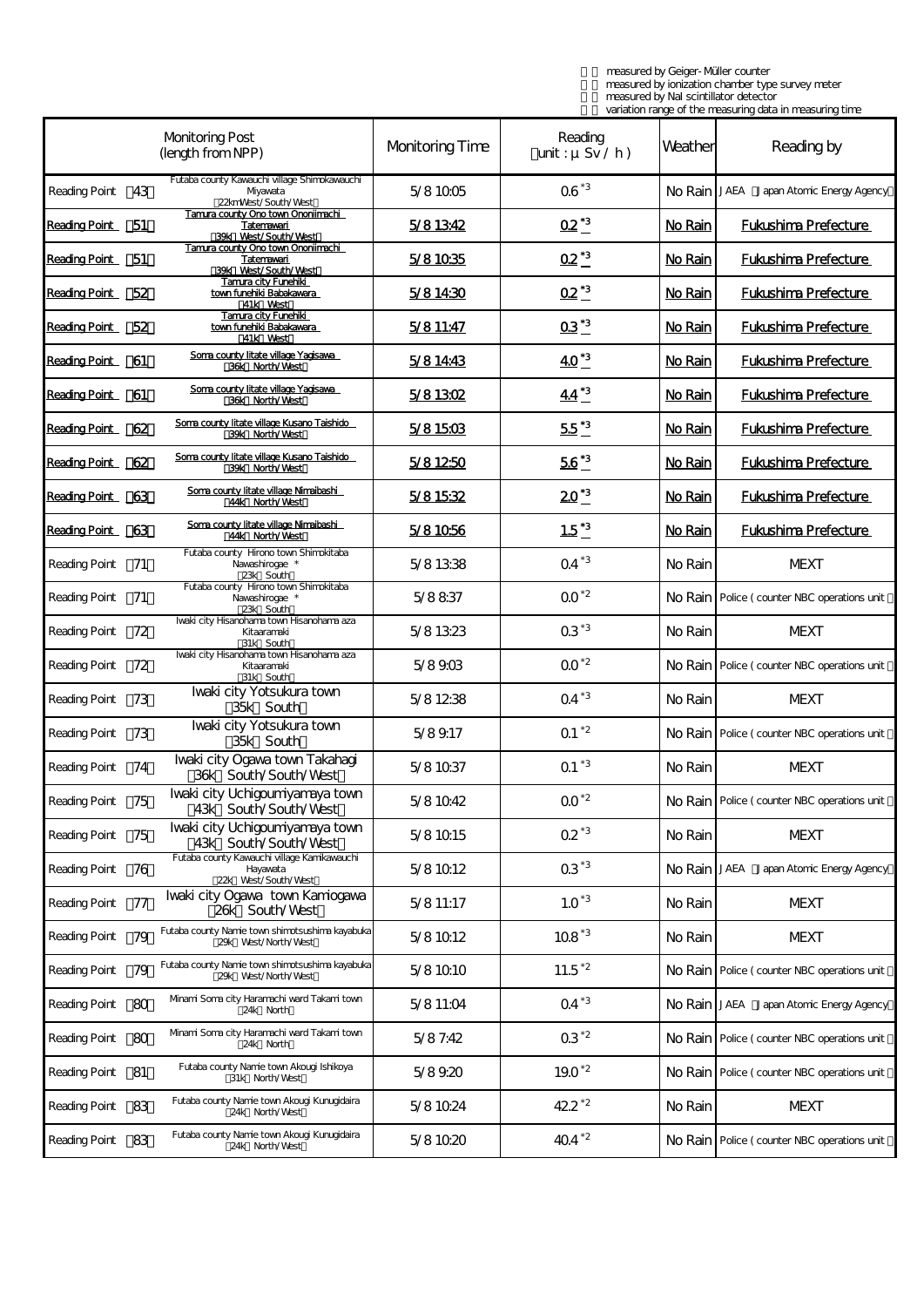measured by Geiger-Müller counter measured by ionization chamber type survey meter measured by NaI scintillator detector variation range of the measuring data in measuring time

|                      |                 |                                                                                                |                        |                                |         | ranaton nango or the measuring adia in measuring time |
|----------------------|-----------------|------------------------------------------------------------------------------------------------|------------------------|--------------------------------|---------|-------------------------------------------------------|
|                      |                 | <b>Monitoring Post</b><br>(length from NPP)                                                    | <b>Monitoring Time</b> | Reading<br>unit: $\mu$ Sv / h) | Weather | Reading by                                            |
| <b>Reading Point</b> | 84              | Iwaki city Mwa-town Saiso<br>39kmSouth/West                                                    | 5/89.31                | $02^{3}$                       | No Rain | <b>MEXT</b>                                           |
| Reading Point 85     |                 | <b>Fukushima city Arai Harajiku</b><br><b>66kmWest/North/West</b>                              | 5/81400                | $Q2^2$                         | No Rain | <b>Mnistry of Defense</b>                             |
| <b>Reading Point</b> | 85              | Fukushima city Arai Harajiku<br>66kmMest/North/West                                            | 5/8600                 | $06^{2}$                       | No Rain | Mnistry of Defense                                    |
| Reading Point 86     |                 | Korivamashi Ootsuki town Choemonbayashi<br>63kmMest                                            | 5/81400                | $10^{12}$                      | No Rain | <b>Mnistry of Defense</b>                             |
| <b>Reading Point</b> | 86              | Koriyamashi Ootsuki town Choemonbayashi<br>63kmMest                                            | 5/8600                 | $09^{2}$                       | No Rain | Mnistry of Defense                                    |
| Reading Point 87     |                 | <u>Futaba county Kawauchi village Kamikawauchi</u><br><b>Hananouchi</b><br>29kmWest/South/West | 5/81400                | $\overline{\Omega8}^{2}$       | No Rain | <b>Mnistry of Defense</b>                             |
| <b>Reading Point</b> | 87              | Futaba county Kawauchi village Kamikawauchi<br>Hananouchi<br>29kmWest/South/West               | 5/81045                | $08^{3}$                       |         | No Rain JAEA Japan Atomic Energy Agency               |
| <b>Reading Point</b> | 87              | Futaba county Kawauchi village Kamikawauchi<br>Hananouchi<br>29kmWest/South/West               | 5/8600                 | $Q7^2$                         | No Rain | Mnistry of Defense                                    |
| Reading Point 88     |                 | <b>Fukushima city Hikarigaoka</b><br>55kmWest/North/West                                       | 5/717:00               | $\overline{06}^{\ast 2}$       | No Rain | <b>Mnistry of Defense</b>                             |
| Reading Point 89     |                 | Koriyama city Toyota town<br><b>60kmMest</b>                                                   | 5/717:00               | $\Omega$ <sup>*2</sup>         | No Rain | <b>Mnistry of Defense</b>                             |
| <b>Reading Point</b> | 101             | Date city Ryozen town Oishi aza Mnowa<br>55kmNorth/West                                        | 5/8901                 | $Q9^{3}$                       |         | No Rain JAEA Japan Atomic Energy Agency               |
| Reading Point 102    |                 | Date city Tsukidate town Tsukidate aza Machi<br>50kmNorth/West                                 | 5/81506                | $10^{3}$                       |         | No Rain JAEA Japan Atomic Energy Agency               |
| <b>Reading Point</b> | 103             | Mnami Soma city Haramachi ward taka aza<br>Mamegarauchi<br>20kmNorth                           | 5/811:54               | $Q5^{3}$                       |         | No Rain JAEA Japan Atomic Energy Agency               |
| Reading Point 104    |                 | <u>Futaba county Katsurao village Oaza Ochiai aza</u><br>Ochiai<br>25kmNorth/West              | 5/81401                | $1.4^{3}$                      | No Rain | <b>MEXT</b>                                           |
| <b>Reading Point</b> | 10 <sub>5</sub> | Tamura city Myakoji town Furumichi aza Teranomae<br>25kmWest                                   | 5/811:28               | $Q4^{\star 3}$                 |         | No Rain JAEA Japan Atomic Energy Agency               |
| <b>Reading Point</b> | 106             | Iwaki city Kawamae town Ojiroi aza Syokangoya<br>30kmSouth/West                                | 5/89.40                | $Q4^{\ast}$ <sup>3</sup>       |         | No Rain JAEA Japan Atomic Energy Agency               |
| <b>Reading Point</b> | 107             | Mnami Soma city Haramachi ward Baba aza<br>Nakouchi<br>25kmNorth/North/West                    | 5/81212                | $20^{3}$                       |         | No Rain JAEA Japan Atomic Energy Agency               |
| <b>Reading Point</b> | 108             | Mnami Soma city Haramachi ward Ohara Daihata<br>30kmNorth/North/West                           | 5/81233                | $28^{3}$                       |         | No Rain JAEA Japan Atomic Energy Agency               |

\* 71 These are positioned in same area but a few hundred meters away.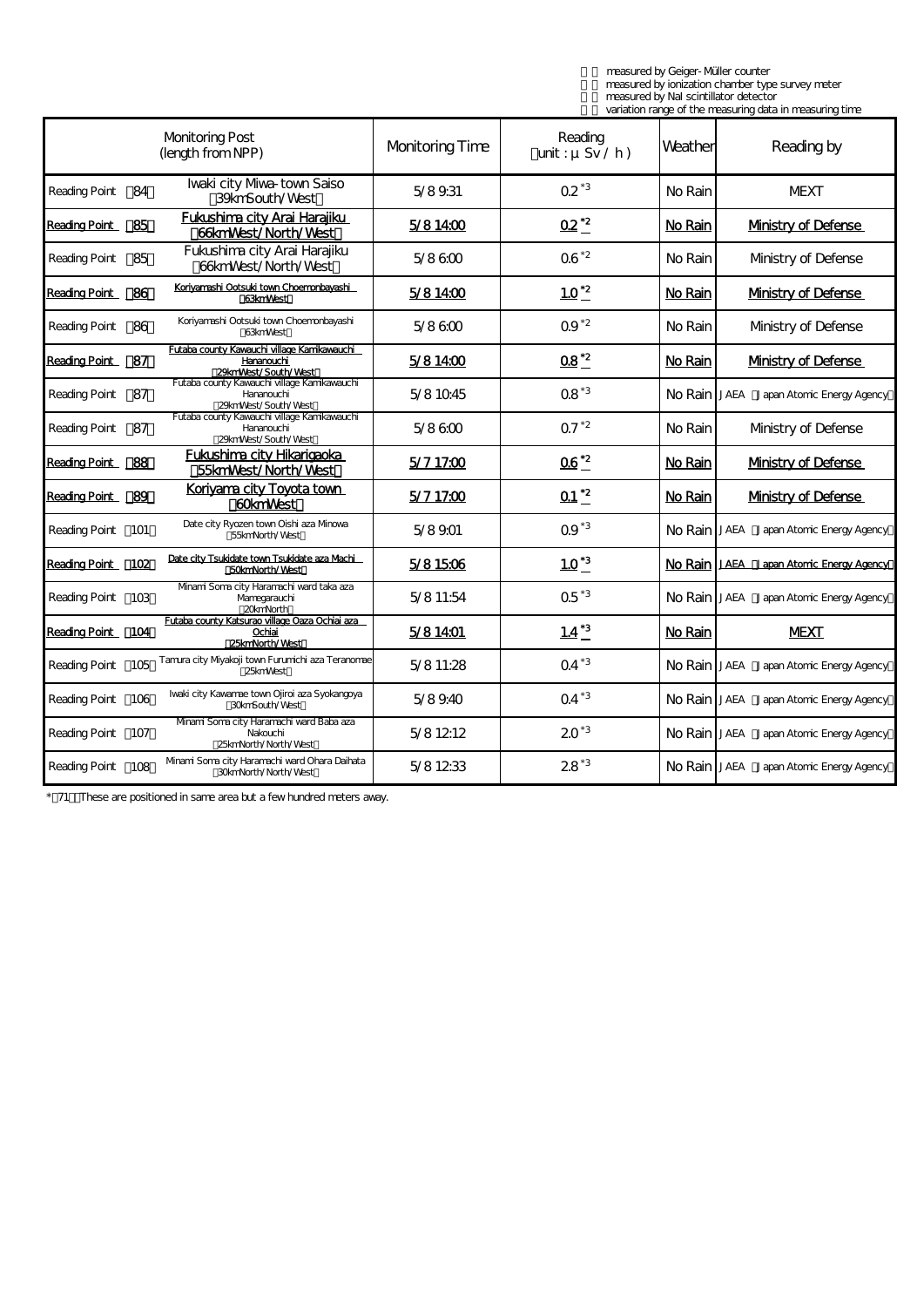Readings at Monitoring Post out of Fukushima Dai-ichi NPP